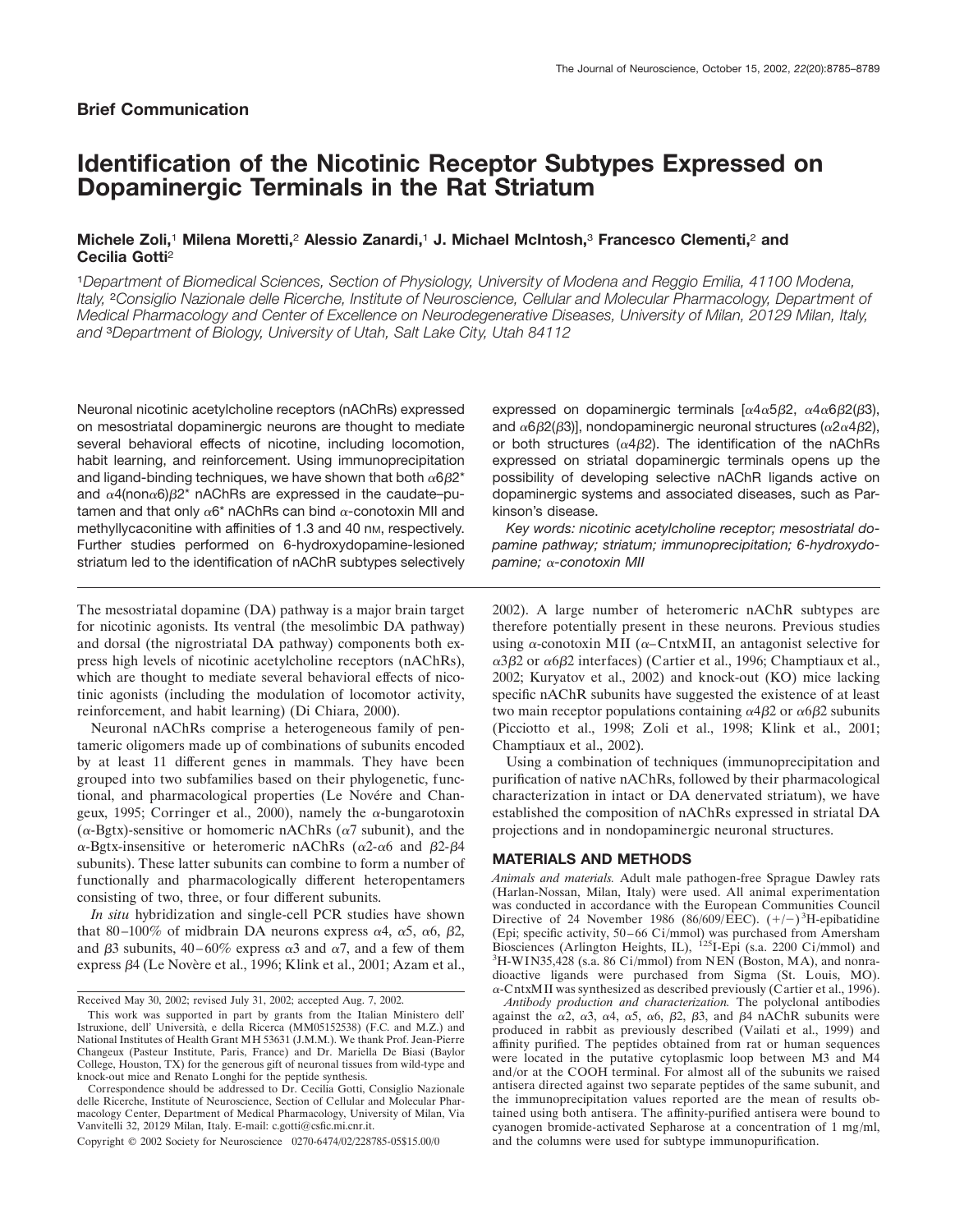*Characterization of antibody specificity.* The antisera were tested by quantitative immunoprecipitation experiments on 2 nM <sup>3</sup>H-Epi-labeled nAChRs present in 2% Triton X-100 extracts prepared from brain membranes and/or immunopurified nAChRs. Because  ${}^{3}$ H-Epi binds  $\alpha$ 7<sup>\*</sup> nAChRs, albeit with nanomolar affinity, we always preincubated the membranes and 2% Triton X-100 extracts with 2  $\mu$ M  $\alpha$ -Bgtx. Only the receptors labeled with <sup>3</sup>H-Epi were immunoprecipitated, which assured the specificity of the quantification. The antisera were tested in available wild-type (WT) and KO mice (immunoprecipitation expressed as percentage of <sup>3</sup>H-Epi-labeled receptors in total brain): 60 and 1% (anti- $\alpha$ 4 antisera), 11 and 0% (anti- $\alpha$ 5 antiserum), 84 and 2% (anti- $\beta$ 2 antisera). Anti- $\alpha$ 6 and anti- $\beta$ 3 antisera immunoprecipitated 25  $\pm$  1 versus 1  $\pm$  0.3% and 8  $\pm$  2 versus 2  $\pm$  1%, respectively, of <sup>3</sup>H-Epi-labeled striatal receptors in  $\alpha$ 6 WT versus KO mice (N. Champtiaux and C. Gotti et al., unpublished observations). Anti- $\alpha$ 2, - $\alpha$ 4, and - $\beta$ 2 antisera immunoprecipitated at  $\sim 0$ , 80, and 90%, respectively, of  $\alpha$ 4 $\beta$ 2 or  $\alpha$ 4 $\alpha$ 5 $\beta$ 2 receptors immunopurified from rat cortex, whereas anti- $\alpha$ 5 antisera immunoprecipitated 1% of the  $\alpha$ 4 $\beta$ 2 receptors but 75% of the  $\alpha$ 4 $\alpha$ 5 $\beta$ 2 receptors. Anti- $\alpha$ 3 and - $\beta$ 4 antisera immunoprecipitated only 1–2% of cortical  $\alpha$ 4 $\beta$ 2 and  $\alpha$ 4 $\alpha$ 5 $\beta$ 2 receptors but immunoprecipitated 74 and 70%, respectively, of <sup>3</sup> H-Epi-labeled receptors from rat superior cervical ganglion. Finally, anti- $\alpha$ 2 antisera immunoprecipitated up to 27% of  $\alpha$ 2 $\alpha$ 5 $\beta$ 2 purified from postnatal rat retina (M. Moretti, unpublished observations).

*Binding assay and pharmacological experiments.* Binding techniques for solubilized or immunoimmobilized nAChRs, receptor immobilization by anti-subunit-specific antisera, and immunoprecipitation of <sup>3</sup>H-Epilabeled receptors by anti-subunit specific antisera were performed as in Vailati et al. (1999). The affinity-purified anti- $\alpha$ 6 or anti- $\beta$ 2 antisera were bound to microwells (Maxi-Sorp; Nunc, Roskilde, Denmark) and then incubated overnight at 4°C with 200  $\mu$ l of 2% Triton X-100 total ( $\alpha$ 6 microwells) or  $\alpha$ 6 subunit-depleted ( $\beta$ 2 microwells) striatal extract containing 10–30 fmol of receptors. We ascertained that 84  $\pm$  2% of <sup>3</sup>H-Epi binding could be solubilized from striatal membranes using 2% Triton X-100.

*Receptor subtype immunopurification.* For each purification experiment the caudate–putamen from 20–30 animals was dissected, immediately frozen at  $-70^{\circ}$ C, and processed as described in Del Signore et al. (2002). The extract was incubated three times with 5 ml of Sepharose-4B bound anti- $\alpha$ 6 antisera to remove the  $\alpha$ 6 receptors. The flow-through of the  $\alpha$ 6 column was reincubated with 5 ml of Sepharose-4B with bound anti- $\alpha$ 4 or  $\beta$ 2 antisera. The bound receptors were eluted by competition with 100  $\mu$ M of the corresponding  $\alpha$ 6,  $\alpha$ 4, or  $\beta$ 2 peptide used for antiserum production.

*6-hydroxydopamine lesion and <sup>3</sup> H-WIN 35,428 binding.* Unilateral DA denervation of striatum was performed by injecting the selective DA neurotoxin 6-hydroxydopamine (6-OHDA) in the medial forebrain bundle. The animals were deeply anesthetized with halothane, and 6-OHDA (10  $\mu$ g/4  $\mu$ l) was injected (coordinates: anterior,  $-4$  mm; lateral, 1.8 mm, dorsal,  $-7.5$  mm) using a 10  $\mu$ l Hamilton syringe (26G) during 4 min, waiting 2 min before withdrawal of the needle. The animals were killed 14 d after the lesion. The extent of DA denervation was assessed by WIN35,428 binding, a ligand for DA transporter that is selectively localized on DA terminals. In preliminary experiments the affinity of <sup>3</sup>H-WIN35,428 was determined using established protocols (Kimmel et al., 2000). <sup>3</sup>H-WIN35,428 binding was determined individually in striata from 30 control and 30 6-OHDA-lesioned rats using a saturating concentration of 100 nm<sup>3</sup>H-WIN35,428 in the presence or absence of 10  $\mu$ M GBR 12935. 6-OHDA-lesioned striata with a decrease of <sup>3</sup>H-WIN35,428  $< 80\%$  were discarded.

## **RESULTS**

## **Overall subunit composition of nicotinic receptors in striatum**

Because the contribution of  $\alpha$ <sup>\*</sup> nAChR to nicotine effects on striatum is still debated (Kaiser and Wonnacott, 2000), we first determined the amount of  $\alpha$ <sup>7\*</sup> versus (non $\alpha$ <sup>7</sup>)<sup>\*</sup> nAChRs in striatal homogenates. We found that  $^{125}I-\alpha Bgtx$  binding is <3% of <sup>3</sup>H-Epi binding (4.7  $\pm$  1.6 fmol/mg of protein vs 153.7  $\pm$  15.0 fmol/mg of protein, respectively).

We next determined the overall subunit composition of striatal nAChRs by studying <sup>3</sup>H-Epi-labeled receptors immunoprecipitated by subunit-specific antisera. Almost all of the receptors



*Figure 1.* Immunoprecipitation analysis of the subunit content of  $\alpha 6\beta 2^*$ and  $\alpha$ 4(non $\alpha$ 6) $\beta$ 2\* nAChR subtypes immunopurified through affinity column from striatal extracts and labeled with  $\hat{2}$  nm  ${}^{3}$ H-Epi. The results are expressed as percentage of total <sup>3</sup>H-Epi binding present in the solution before immunoprecipitation. Each data point is the mean  $\pm$  SEM of five determinations performed in triplicate.

(90.7%) contained the  $\beta$ 2 subunit, whereas  $\alpha$ 4 (69.0%) and  $\alpha$ 6 (19.3%) appeared to be the most represented  $\alpha$  subunits. We also found that a considerable percentage of <sup>3</sup>H-Epi-labeled receptors contain  $\alpha$ 5 (18.7) or  $\beta$ 3 (8.9%) subunits. Instead, the level of  $\alpha$ 2,  $\alpha$ 3, and  $\beta$ 4 subunits was low (3.9, 3.3, and 1.3%, respectively).

These results show that  $\alpha 6\beta 2^*$  and  $\alpha 4\beta 2^*$  are the main nAChR populations present in rat striatum, whereas putative  $\alpha 3\beta 2^*$ nAChRs, previously proposed as a major striatal subtype (Kulak et al., 1997; Kaiser et al., 1998), are almost absent from this region.

#### **Subunit composition of striatal 6**-**2\* subtypes**

To isolate  $\alpha$ 6 $\beta$ 2\* receptors, we immunodepleted the striatal extract of  $\alpha$ 6<sup>\*</sup> receptors by using an affinity column bearing anti- $\alpha$ 6 antisera. Selective  $\alpha$ 6-containing nAChR immunodepletion was confirmed by the fact that immunoprecipitated  $\alpha$ 6-containing  ${}^{3}$ H-Epi-labeled receptors decreased from 19.3% in the total striatal extract to 2.9% in the flow-through of the  $\alpha$ 6 column. In addition,  $\alpha$ 4-containing and  $\alpha$ 5-containing receptors increased (from 69.0 to 87.6% and from 18.7 to 21.8%, respectively),  $\beta$ 2containing receptors remained unchanged, and  $\beta$ 3- containing receptors markedly decreased (from 8.9 to 1.2%). Indeed, the increase in  $\alpha$ 4 subunit in the flow-through demonstrates that the majority of the  $\alpha$ 4 subunit pool is not assembled with  $\alpha$ 6 subunit.

To identify the subunit composition of the  $\alpha$ 6-containing receptors, we eluted them from the affinity column with the  $\alpha$ 6 peptide, and then labeled with <sup>3</sup>H-Epi and immunoprecipitated the eluate with subunit specific antisera (Fig. 1). The anti- $\alpha$ 4,  $\beta$ 2 and  $\beta$ 3 antisera immunoprecipitated 37.8, 87.9, and 19.7%, respectively, of the purified  ${}^{3}$ H-Epi-labeled  $\alpha$ 6-containing receptors. The anti- $\alpha$ 2,  $\alpha$ 3,  $\alpha$ 5, and  $\beta$ 4 antisera immunoprecipitated only 0.1, 0, 2.1, and 2.6%, respectively, of the purified  $\alpha$ 6containing receptors.

These immunoprecipitation results indicate that purified  $\alpha 6\beta 2^*$ receptor population is a mixture of two main subtypes, namely  $\alpha$ 6β2 and  $\alpha$ 4 $\alpha$ 6β2 nAChRs, some of which also contain the β3 subunit.

#### **Subunit composition of striatal 4(non6)**-**2\* subtypes**

To determine the subunit composition of  $\alpha$ 4 $\beta$ 2<sup>\*</sup> receptor population that do not contain the  $\alpha$ 6 subunit ( $\alpha$ 4(non $\alpha$ 6) $\beta$ 2\*), we immunopurified nAChRs present in the flow-through of the  $\alpha$ 6 column over an anti- $\alpha$ 4 column, eluted using the  $\alpha$ 4 peptide, and performed an immunoprecipitation with subunit-specific antisera (Fig. 1). The anti- $\alpha$ 4, - $\alpha$ 5, and - $\beta$ 2 antisera immunoprecipitated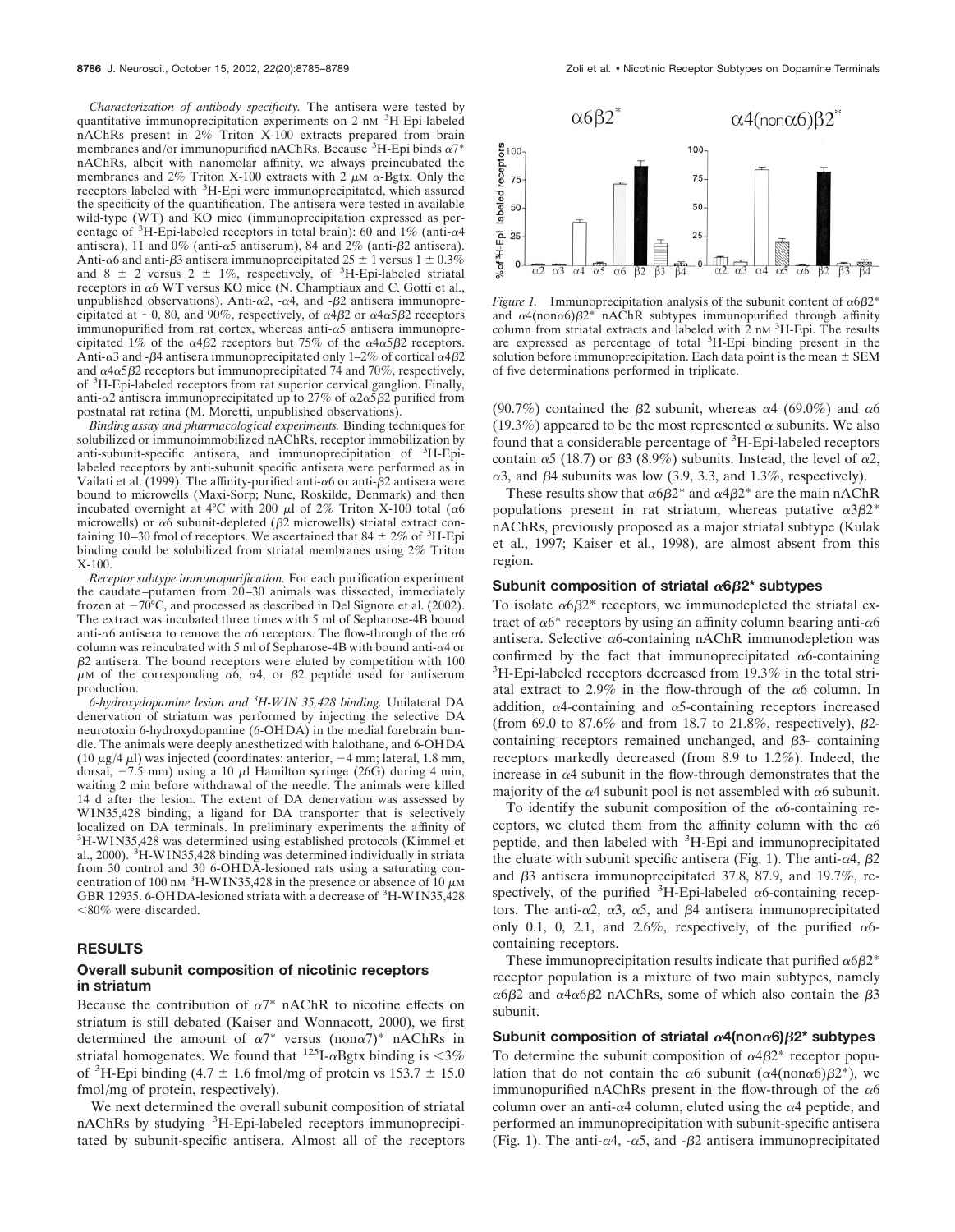

*Figure 2.* Inhibition of 125I-Epi binding to native immunoimmobilized  $\alpha$ 6 $\beta$ 2<sup>\*</sup> (*a*) and  $\alpha$ 4(non $\alpha$ 6) $\beta$ 2<sup>\*</sup> (*b*) nAChRs by several nicotinic ligands, including nicotine  $(Nic)$ , acetylcholine  $(ACh)$ , cytisine  $(Cyt)$ , dihydro- $\beta$ erythroidine (*DHBE*), D-tubocurarine ( $dTC$ ) (*a, b*),  $\alpha$ -CntxMII (*c*), and MLA (*d*). The curves were obtained by fitting three or four separate experiments using the LIGAND program (Munson and Rodbard, 1980).

84, 21, and 82%, respectively, of <sup>3</sup>H-Epi-labeled receptors recovered using this method, whereas the anti- $\alpha$ 2, - $\alpha$ 3, - $\alpha$ 6, - $\beta$ 3, and - $\beta$ 4 immunoprecipitated 7.4, 2.5, 0.9, 2.5, and 1.6%, respectively, of the purified eluate (Fig. 1). The subunit content of these  $\alpha$ <sup>4\*</sup> nAChRs was identical to that obtained by passing the  $\alpha$ 6 flowthrough over an anti- $\beta$ 2 column to immunopurify nAChRs (data not shown) and very similar to that determined in the flowthrough of the  $\alpha$ 6 column (see above), indicating that no other main nAChR receptor populations are present in striatum besides  $\alpha 6\beta 2^*$  and  $\alpha 4(\text{non}\alpha 6)\beta 2^*$ .

These immunoprecipitation results show that  $\alpha^4$ (non $\alpha^6$ ) $\beta^2$ \* nAChRs comprise  $\alpha$ 4 $\beta$ 2 and  $\alpha$ 4 $\alpha$ 5 $\beta$ 2 subtypes with a minor proportion of the  $\alpha$ 2 $\alpha$ 4 $\beta$ 2 subtype.

## Pharmacological profile of striatal  $\alpha$ 6 $\beta$ 2<sup>\*</sup> and **4(non6)**-**2\* nAChRs**

To explore the pharmacology of the two receptor populations, we immunoimmobilized the  $\alpha 6\beta 2^*$  receptors using an anti- $\alpha 6$  column and compared their pharmacological profile with that of the  $\alpha$ 4(non $\alpha$ 6) $\beta$ 2\* receptors immobilized over an anti- $\beta$ 2 column.

Equilibrium binding assays revealed no significant differences in the affinity for <sup>3</sup>H-Epi of the  $\alpha 6\beta 2^*$  and  $\alpha 4$ non $\alpha 6\beta 2^*$  receptor populations [apparent  $K_d$  value of 34 pm (coefficient of variation, 34%) and 41 pm (coefficient of variation, 25%) for  $\alpha 6\beta 2^*$  and  $\alpha$ 4(non $\alpha$ 6) $\beta$ 2\* receptors, respectively]. We then performed competition binding studies using a number of nicotinic ligands. Although no significant difference was detected for the agonists acetylcholine, nicotine, and cytisine and the antagonists dihydro-  $\beta$ -erythroidine and D-tubocurarine (Fig. 2*a*,*b*), significant differences were observed for  $\alpha$ -CntxMII and methyllycaconitine (MLA). Both ligands showed a statistically significant better fit for a two-site model with a high- and a low-affinity site when

|  |  |                                  | Table 1. Affinity of nicotinic agonists and antagonists for |  |
|--|--|----------------------------------|-------------------------------------------------------------|--|
|  |  | immunoimmobilized nAChR subtypes |                                                             |  |

| $\alpha$ 6 $\beta$ 2 <sup>*</sup> | $\alpha$ 4(non $\alpha$ 6) $\beta$ 2 <sup>*</sup> |
|-----------------------------------|---------------------------------------------------|
|                                   |                                                   |
| 0.034(34)                         | 0.041(25)                                         |
|                                   |                                                   |
| 0.65(18)                          | 0.19(16)                                          |
| 2.5(23)                           | 1.75(23)                                          |
| 8.0(34)                           | 8.6(23)                                           |
| 524(25)                           | 274(21)                                           |
| 3,110(20)                         | 16,100(28)                                        |
| 1.3(45)                           |                                                   |
| >10,000                           | >10,000                                           |
| 40(47)                            |                                                   |
| 20,800 (18)                       | 25,000(23)                                        |
|                                   |                                                   |

 $K_d$  and  $K_i$  values were derived from curves of <sup>125</sup>I-Epi saturation and competition binding, respectively, to  $\alpha\beta/2^*$  or  $\alpha\beta$ (non $\alpha\beta/\beta$ 2\* immunoimmobilized receptors. Curves obtained from three or four separate experiments were fitted using a nonlinear least-squares analysis program. For both  $\alpha$ -conotoxin MII and methyllycaconitine, a two-site model was statistically significant (*F* test), whereas for D-tubocurarine and cytisine the data were better fitted with a one-site model. Numbers in parentheses represent percentage of coefficient of variation.

tested on the  $\alpha$ 6β2\* nAChRs.  $\alpha$ -CntxMII had a high affinity site for  $\alpha$ 6-containing nAChRs with a  $K_i$  of 1.3 nm and a site with no or low affinity with a  $K_i > 10 \mu M$  (Fig. 2c, Table 1), whereas MLA had a high-affinity site with a  $K<sub>i</sub>$  of 40 nm and a low-affinity site with a  $K_i$  of 20.8  $\mu$ M (Fig. 2d, Table 1). On the other hand, for  $\alpha$ 4(non $\alpha$ 6) $\beta$ 2\* receptors, both ligands showed the presence of only a single class of low-affinity sites with a  $K_i$  of  $>10 \mu$ M for  $\alpha$ -CntxMII and a  $K_i$  of 25  $\mu$ M for MLA.

## **Nicotinic receptor subtypes expressed on striatal dopaminergic terminals**

Several neuronal structures in striatum in addition to nigrostriatal dopaminergic terminals express nAChRs (Kaiser and Wonnacott, 2000). To distinguish nAChR subtypes expressed by dopaminergic and nondopaminergic structures, we performed striatal DA denervation using the neurotoxin 6-OHDA. In view of the very low density of noradrenergic terminals in striatum, this technique allows a selective destruction of DA terminals. The extent of the denervation was  $\sim$ 85%, as assessed by binding to <sup>3</sup>H-WIN35,428 (Fig. 3*a*).

We first examined the effect of DA denervation on the amount of <sup>3</sup>H-Epi binding, showing a decrease by  $\sim$ 50% in 6-OHDAlesioned striata (183  $\pm$  10 and 99  $\pm$  6 fmol/mg protein in intact vs lesioned striatum) (Fig. 3*b*).

We then assessed the nAChR subunit composition of <sup>3</sup>H-Epilabeled receptors of control and 6-OHDA-lesioned striata in quantitative immunoprecipitation experiments (Fig. 3*c*). These experiments revealed an almost complete disappearance of nAChRs containing the  $\alpha$ 5 (84%),  $\alpha$ 6 (87%), or  $\beta$ 3 (73%) subunits, which matches very closely the reduction in DA innervation, a marked but partial reduction of the receptors containing  $\alpha4$  (42%) and  $\beta2$  (50%) subunits, whereas the other subunits were unchanged. These results demonstrate that  $\alpha$ 6,  $\alpha$ 5, and  $\beta$ 3 subunits are selectively enriched in DA terminals,  $\alpha$ 4 and  $\beta$ 2 subunits are present in both dopaminergic and nondopaminergic cells, and  $\alpha$ 2 subunit is only present in nondopaminergic cells.

Combining the results obtained on DA-denervated striata with those obtained on immunopurified receptors, it can be concluded that striatal DA terminals express  $\alpha 6\beta 2$  and  $\alpha 6\alpha 4\beta 2$  (with or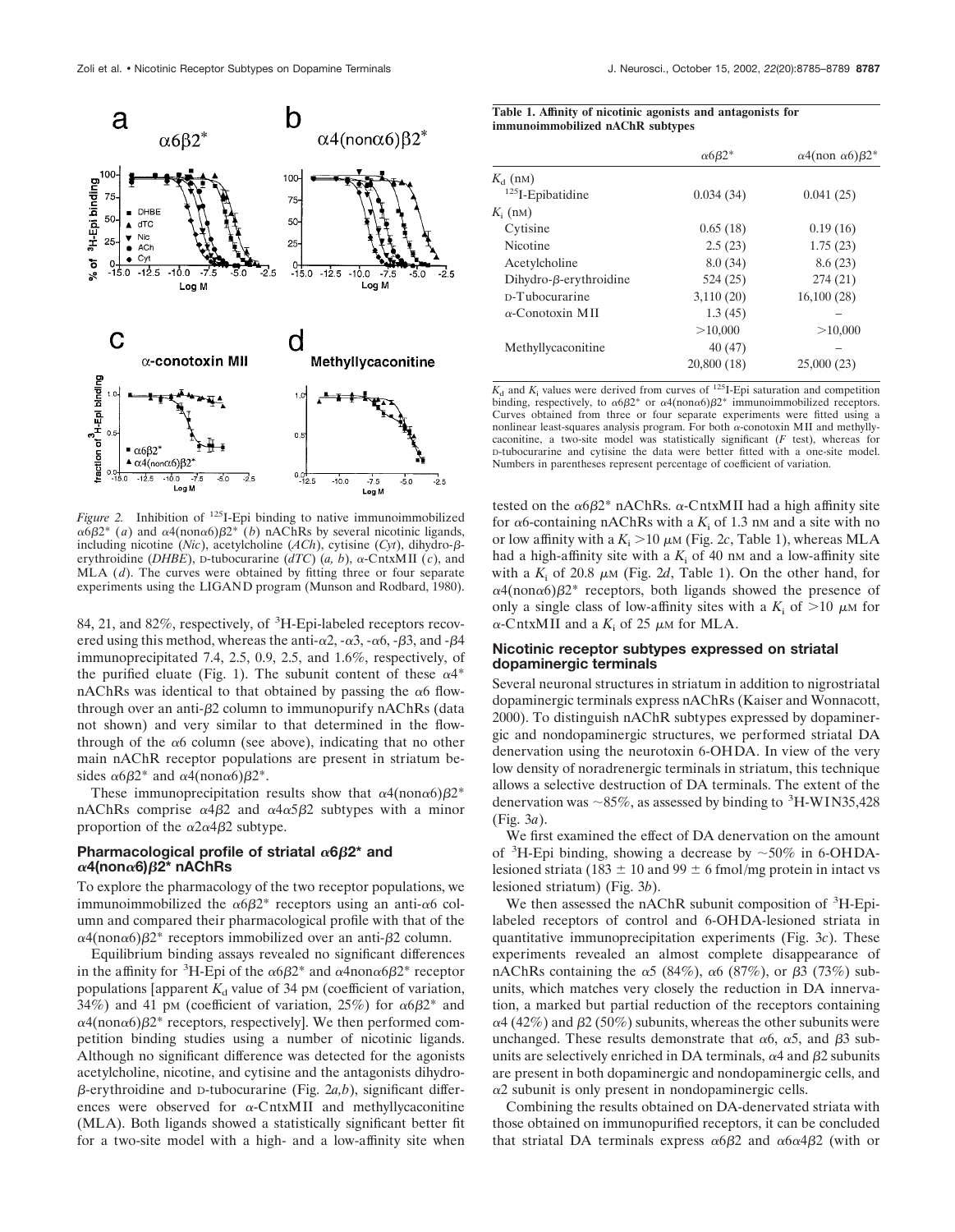



*Figure 3.*  $a, b$ , <sup>3</sup>H-WIN-35,428 ( $a$ ) and <sup>3</sup>H-Epi binding ( $b$ ) in rat striatal membranes obtained from control and 6-OHDA lesioned rats. *c,* Immunoprecipitation of nAChR subunits in 2% Triton X-100 extracts from control and 6-OHDA lesioned striata. Each value represents the mean  $\pm$ SEM of three separate experiments. Statistical analysis according to Mann–Whitney  $U$  test,  $*^*p < 0.01$ .

without  $\beta$ 3 subunit) as well  $\alpha$ 4 $\alpha$ 5 $\beta$ 2 and  $\alpha$ 4 $\beta$ 2 nAChR subtypes, whereas nondopaminergic striatal structures express  $\alpha$ 4 $\beta$ 2 and  $\alpha$ 2 $\alpha$ 4 $\beta$ 2 nAChR subtypes.

## **DISCUSSION**

In this study, we identified the major nAChR subtypes expressed in dopaminergic terminals and nondopaminergic neuronal structures in the caudate–putamen at the molecular and pharmacological level. Much information about native nAChRs in the brain and ganglia has been obtained using immunopurification and immunoprecipitation techniques (for review, see Lindstrom 2000). Our identification of striatal nAChR subtypes relied on the use of a series of antisera raised against unique amino acid sequences of the different subunits. To obtain a quantitative evaluation of the subunit composition of a receptor subtype, it is necessary to evaluate the efficiency of the immunoprecipitation of antigens by their respective antisera. This was assessed for the  $\alpha$ 3,  $\alpha$ 4,  $\alpha$ 5,  $\alpha$ 6,  $\beta$ 2, and  $\beta$ 4 subunits, and ranged from 75 to 90%, thus suggesting that the values obtained in this study are probably slightly underestimated. A second caveat concerns the detection limits of the immunoprecipitation and immunopurification techniques and so, in the following discussion, we will not consider the contribution to receptor composition of subunits that were immunodetected in amounts  $\langle 3\% \rangle$ ; therefore, this means that the existence of minor nAChR subtypes  $(\leq3-5\%)$  may be overlooked. Finally, it must be considered that possible changes in nAChRs expressed on DAceptive neurons induced by DA denervation cannot be presently excluded.

In defining the striatal nAChR subtypes, we followed the current hypothesis that heteromeric nAChRs have at least two subunits bearing the principal amino acid loops for ACh binding interfaces (i.e.,  $\alpha$ 2,  $\alpha$ 3,  $\alpha$ 4, or  $\alpha$ 6 subunits) and two subunits bearing the complementary amino acid loops for ACh binding interfaces (i.e.,  $\beta$ 2 or  $\beta$ 4 subunits), whereas the fifth subunit can be either a complementary subunit or a purely structural subunit  $(\alpha 5 \text{ or } \beta 3 \text{ subunits})$  (Corringer et al., 2000).

#### **Striatal 6**-**2\* and 4(non6)**-**2\* nAChRs have a partially different pharmacology**

Present immunopurification approach allowed to isolate two populations of striatal nAChRs: one contains  $\alpha$ 4 $\beta$ 2<sup>\*</sup>, but not  $\alpha$ 6, subunits and accounts for  $\sim 70\%$  of the nAChRs; the other contains  $\alpha 6\beta 2^*$  subunits and accounts for  $\sim 20\%$ . Furthermore, whereas  $\alpha$ 6 $\beta$ 2\* nAChRs are selectively expressed on dopaminergic terminals (see below),  $\alpha$ 4(non $\alpha$ 6) $\beta$ 2\* nAChRs are expressed on both dopaminergic terminals and nondopaminergic cells. These two populations have indistinguishable binding affinity for several classical nicotinic agonists and antagonists, including ace $t$ ylcholine, nicotine, cytisine, dihydro- $\beta$ -erythroidine and  $D$ -tubocurarine. However, the antagonists  $\alpha$ -CntxMII and MLA could discriminate the two receptor populations by showing low (micromolar) affinity for the  $\alpha$ 4(non $\alpha$ 6) $\beta$ 2<sup>\*</sup>, but both low (micromolar) and high (nanomolar) affinity for the  $\alpha 6\beta 2^*$  receptors. Because a subset of  ${\sim}40\%$  of the  $\alpha6\beta2^*$  nAChRs also contain the  $\alpha4$ subunit (Fig. 1*a*) (see below for discussion), we hypothesize that both compounds bind an  $\alpha$ 6 $\beta$ 2 interface (exclusively present in  $\alpha$ 6β2\*) with nanomolar affinity (Vailati et al., 1999; Barabino et al., 2001; Champtiaux et al., 2002) and an  $\alpha$ 4 $\beta$ 2 interface [present in both  $\alpha 6\beta 2^*$  and  $\alpha 4(\text{non}\alpha 6)\beta 2^*$  nAChRs] with micromolar affinity.

Based on pharmacological studies using  $\alpha$ -CntxMII (Kulak et al., 1997; Kaiser et al., 1998), neuronal Bgtx (Grady et al., 1992), and UB-165 (Sharples et al., 2000) on striatal synaptosomal preparations, it was suggested that both  $\alpha$ <sup>+</sup> and (non $\alpha$ <sup>+</sup>)<sup>\*</sup> nAChRs mediate DA release in striatum. (Non $\alpha$ 4)\* nAChRs were identified as  $\alpha$ <sup>3\*</sup> nAChRs on the basis of the high affinity of  $\alpha$ -CntxMII for  $\alpha$ 3 $\beta$ 2\* nAChRs expressed in reconstituted systems (Cartier et al., 1996). However, subsequent studies showed that  $\alpha$ -CntxMII binds and blocks native  $\alpha$ <sup>6</sup>\* nAChRs (Vailati et al., 1999; Barabino et al., 2001; Kuryatov et al., 2002), and equilibrium-binding experiments in KO mice showed that  $\alpha$ -CntxMII binding disappears from the striatum of  $\alpha$ 6-/-(Champtiaux et al., 2002) but not from  $\alpha$ 3-/- mice (Whiteaker et al., 2002). The present study unequivocally shows that  $\alpha$ -CntxMII binds with high affinity to immunopurified native  $\alpha$ 6 $\beta$ 2\* nAChRs and that  $\alpha$ 6\* nAChRs constitute the major  $($ non $\alpha$ 4)<sup>\*</sup> nAChR in this brain region as only negligible amounts of other ACh binding subunits (including the  $\alpha$ 3 subunit)were detected in striatum.

## Both striatal  $\alpha$ 6 $\beta$ 2\* and  $\alpha$ 4(non $\alpha$ 6) $\beta$ 2\* **nAChR populations are heterogeneous and differentially expressed by dopaminergic and nondopaminergic neurons**

Our immunoprecipitation studies of immunopurified native receptors showed that  $\alpha 6\beta 2^*$  nAChRs are heterogeneous and consist of two main subpopulations of roughly equal size (i.e.,  $\alpha 6\beta 2$ and  $\alpha$ 4 $\alpha$ 6 $\beta$ 2 nAChRs) with a portion (20%) also containing the  $\beta$ 3 subunit.  $\alpha$ 4(non $\alpha$ 6) $\beta$ 2\* nAChRs are also heterogeneous and form a large population (60–70%) of  $(\alpha 4)2(\beta 2)3$  nAChRs, a